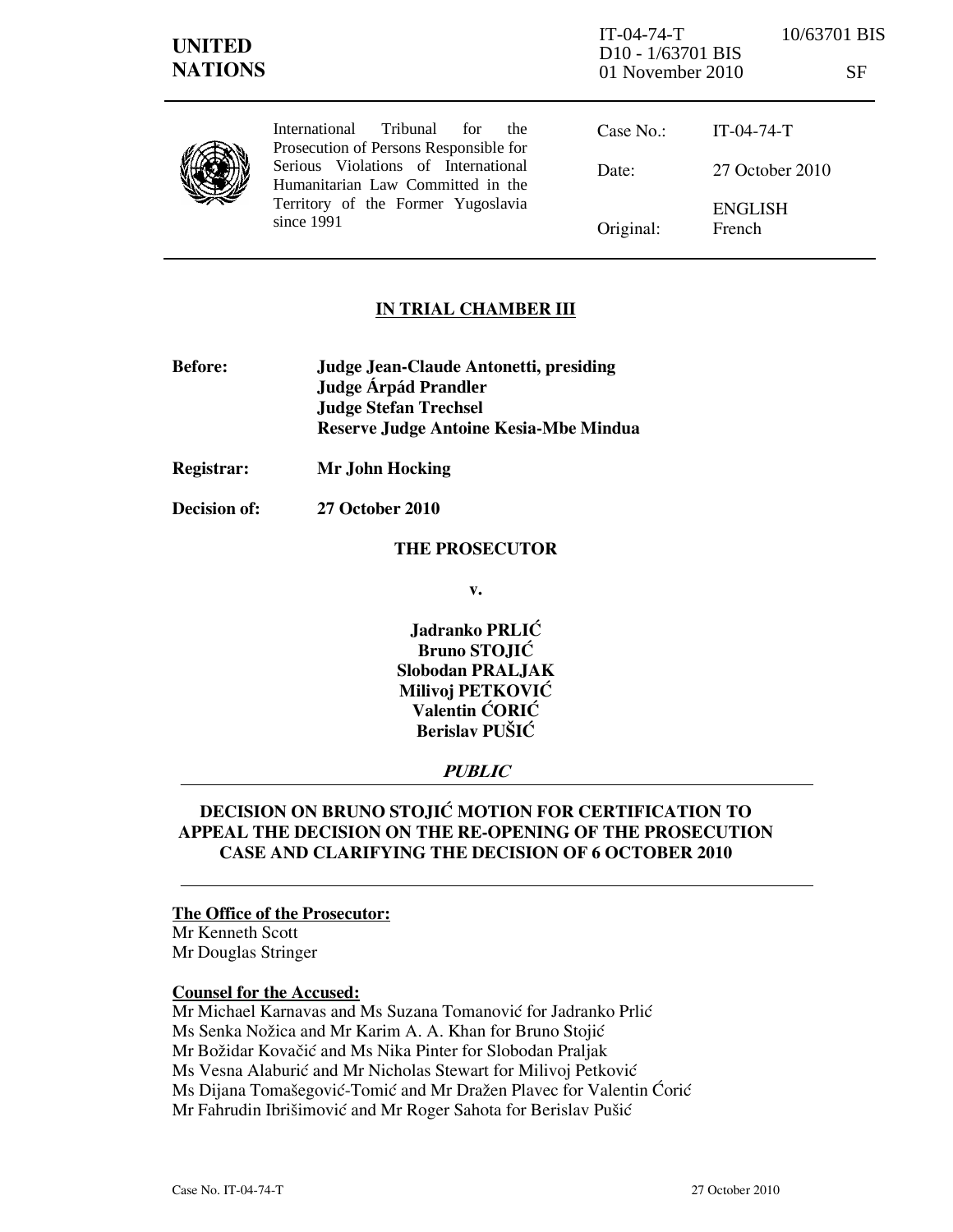TRIAL CHAMBER III ("Chamber") of the International Tribunal for the Prosecution of Persons Responsible for Serious Violations of International Humanitarian Law Committed in the Territory of the Former Yugoslavia since 1991 ("Tribunal"),

**SEIZED** of the "Bruno Stojic Motion for Certification to Appeal the Trial Chamber's Decision Issued on 6 October 2010", filed publicly by Counsel for the Defence of Bruno Stojić ("Accused Stojić"; "Stojić Defence") on 20 October 2010 ("Motion"),

NOTING the "Decision on the Prosecution's Motion to Re-Open Its Case", rendered publicly on 6 October 2010 ("Decision of 6 October 2010"), in which, on the one hand, the Chamber grants in part the motion of the Office of the Prosecutor ("Prosecution") to re-open its case by admitting eight exhibits, six of which come from the Diary of Ratko Mladić ("Mladić Diary")<sup>1</sup> and, on the other hand, decided that any potential motions for re-opening by the Defence teams cannot in any way constitute general motions for re-opening based on excerpts from the Mladic Diary, instead they must be limited, if based on the Mladić Diary, to refuting the excerpts admitted by the Decision of 6 October  $2010<sub>1</sub><sup>2</sup>$ 

NOTING the "Decision on Request for Extension of Time for Certification to Appeal Two Decisions Rendered by the Chamber on 6 October 2010", rendered publicly on 12 October 2010, in which the Chamber notably authorised the parties to file any request for certification to appeal the Decision of 6 October 2010 by 20 October 2010 at the latest ("Decision of 12 October 2010"), $3$ 

CONSIDERING that in the Motion, the Stojić Defence requests from the Chamber certification to appeal the Decision of 6 October 2010 pursuant to Rule 73(B) of the Rules of Procedure and Evidence ("Rules"),<sup>4</sup>

**CONSIDERING** that, in support of its Motion, the Stojic Defence argues that the Decision of 6 October 2010, which limits the scope of a potential motion for the reopening of the case by the Defence teams to only refuting the excerpts of the Mladić

<sup>&</sup>lt;sup>1</sup> Decision of 6 October 2010, paras 62 and 63 and p. 28.

<sup>2</sup> Decision of 6 October 2010, para. 64 and p. 29.

<sup>&</sup>lt;sup>3</sup> Decision of 12 October 2010, p. 4.

<sup>&</sup>lt;sup>4</sup> Motion, para. 1 and p. 9.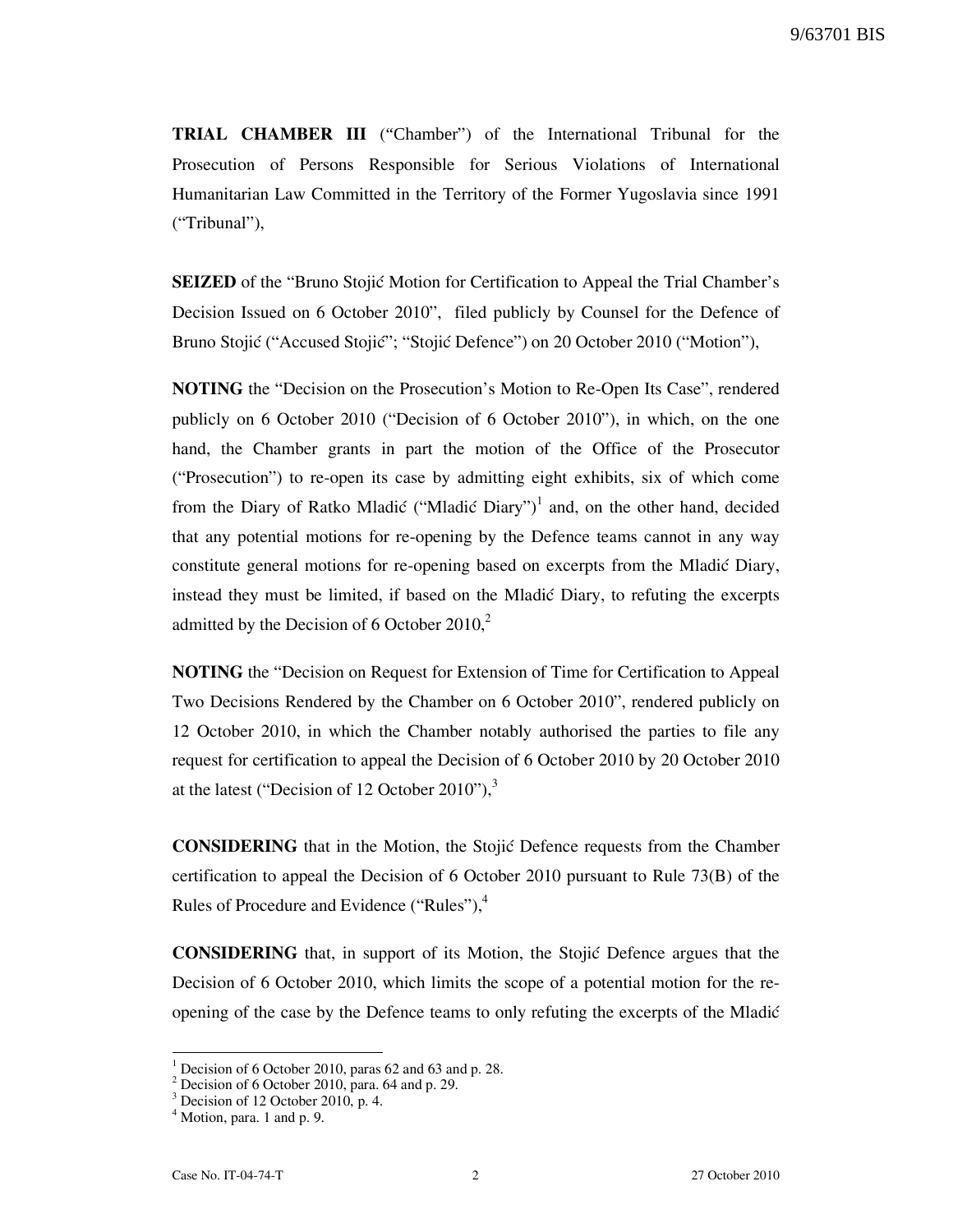Diary tendered into evidence by the Prosecution, significantly affects the fair and expeditious conduct of the trial or its outcome with regard to the Accused Stojić,<sup>5</sup>

**CONSIDERING** that the Stojic Defence considers that the Decision of 6 October 2010 has a direct impact on the right of the Accused Stojić to a fair trial, on his ability to challenge evidence contained in the Indictment amended on 11 June 2008 and to contradict or refute the Prosecution's allegations;<sup>6</sup> that it violates the principle of equality of arms and places the Prosecution at a significant advantage over the Accused Stojić by ensuring that exculpatory evidence on behalf of the Accused Stojić is not admitted, $<sup>7</sup>$ </sup>

CONSIDERING that the Stojić Defence moreover alleges that the Chamber committed an error by applying improperly the standard of "reasonable diligence" to the matter of the re-opening of the case, stating in its contested Decision that " $(...)$  In view of the time elapsed between being informed about the contents of the Notebooks and the filing of any request for re-opening, the diligence required, which the Chamber recalled was a fundamental condition for granting leave to a party to re-open its case, would not be satisfied,  $8,9$ 

CONSIDERING that the Stojić Defence argues that it had informed the Chamber and the parties in good faith in a Notice filed on 7 September  $2010^{10}$  of its intention to file a motion for the re-opening of the case should the Chamber grant the Prosecution's motion for re-opening and that, in so doing, it clearly fulfilled its obligations under the case-law criterion of "reasonable diligence";<sup>11</sup> that, unlike the Chamber, it considers that the excerpts from the Mladić Diary which it wants to have admitted in a motion for re-opening could be qualified as fresh evidence,  $12$ 

**CONSIDERING** that, according to the Stojic Defence, at the time when the Prosecution filed its motion for re-opening, the Defence teams were not in possession

<sup>&</sup>lt;sup>5</sup> Motion, para. 6.

<sup>&</sup>lt;sup>6</sup> Motion, paras 6 and 17.

<sup>&</sup>lt;sup>7</sup> Motion, paras 6 and 18.

<sup>8</sup> Decision of 6 October 2010, para. 64.

<sup>&</sup>lt;sup>9</sup> Motion, paras 7 to 9 and 20.

<sup>&</sup>lt;sup>10</sup> "Defence Notice on Behalf of Bruno Stojić; Intention to Request Reopening of Defence Case in the Event the Trial Chamber Grants the 'Prosecution Motion to Admit Evidence in Reopening' Dated 8 July 2010", public, 7 September 2010 ("Notice").

 $11$  Motion, paras 10 and 20.

 $12$  Motion, para. 20.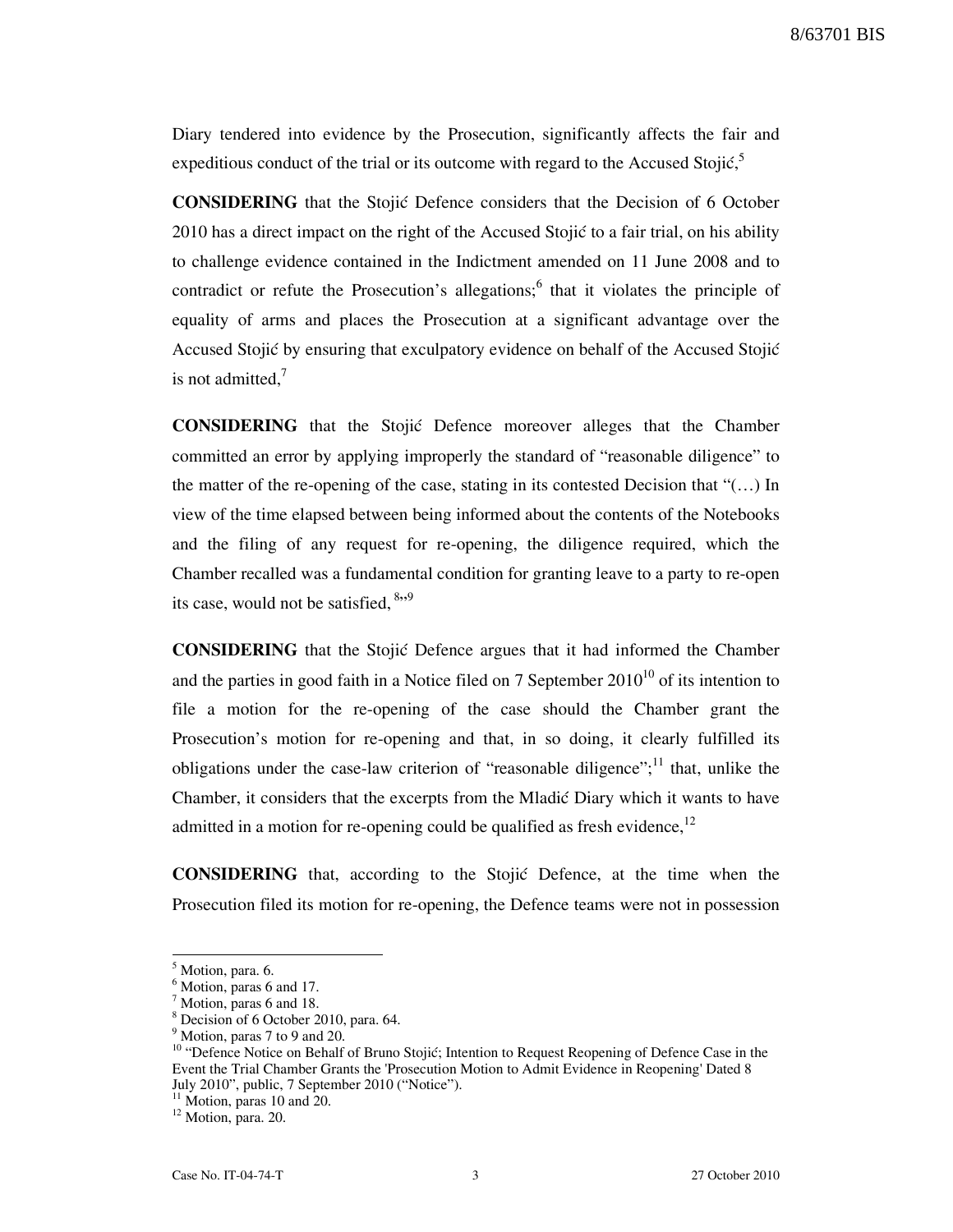of all the information on the circumstances surrounding the discovery of the Mladi} Diary;<sup>13</sup> that it recalls that the Prosecution indicated to the Chamber that it would not object to a motion for the re-opening of the case by the Defence teams based on the Mladić Diary under certain conditions, including the Defence team's acknowledgement that they are authentic and reliable,<sup>14</sup>

CONSIDERING that the Stojić Defence deems that it waited for the Chamber to decide, first of all, on the question of the authenticity of the Mladić Dairy, before filing its own motion for re-opening including excerpts from the Mladić Diary; that it therefore believes that it was right to await authorisation before tendering excerpts from the Mladić Diary that are relevant and have probative value,<sup>15</sup>

**CONSIDERING** that the Stojić Defence also maintains that by limiting the scope of the re-opening of the case of the Defence teams to only refuting admitted excerpts from the Mladić Diary, the Chamber confounded the terms "re-opening" and "refuting" by *de facto* and prematurely preventing it from filing a motion for the reopening of its case based on the Mladić Diary,<sup>16</sup>

**CONSIDERING**, finally, that the Stojić Defence considers that this question should already have been put to the Appeals Chamber, instead of it being done after the judgement is rendered, since this would materially advance the proceedings,<sup>17</sup>

CONSIDERING that at this late stage of the proceedings, the Chamber does not deem it necessary to wait for any potential response from the Prosecution or the other Defence teams in order to rule on this Motion,

CONSIDERING that pursuant to Rule 73(B) of the Rules "[D]ecisions on all motions are without interlocutory appeal save with certification by the Trial Chamber, which may grant such certification if the decision involves an issue that would significantly affect the fair and expeditious conduct of the proceedings or the outcome of the trial, and for which, in the opinion of the Trial Chamber, an immediate resolution by the Appeals Chamber may materially advance the proceedings,"

<sup>&</sup>lt;sup>13</sup> Motion, para. 11.

 $14$  Motion, para. 12.

<sup>&</sup>lt;sup>15</sup> Motion, para. 13.

 $16$  Motion, paras 14 to 17 and 20.

 $17$  Motion, para. 19.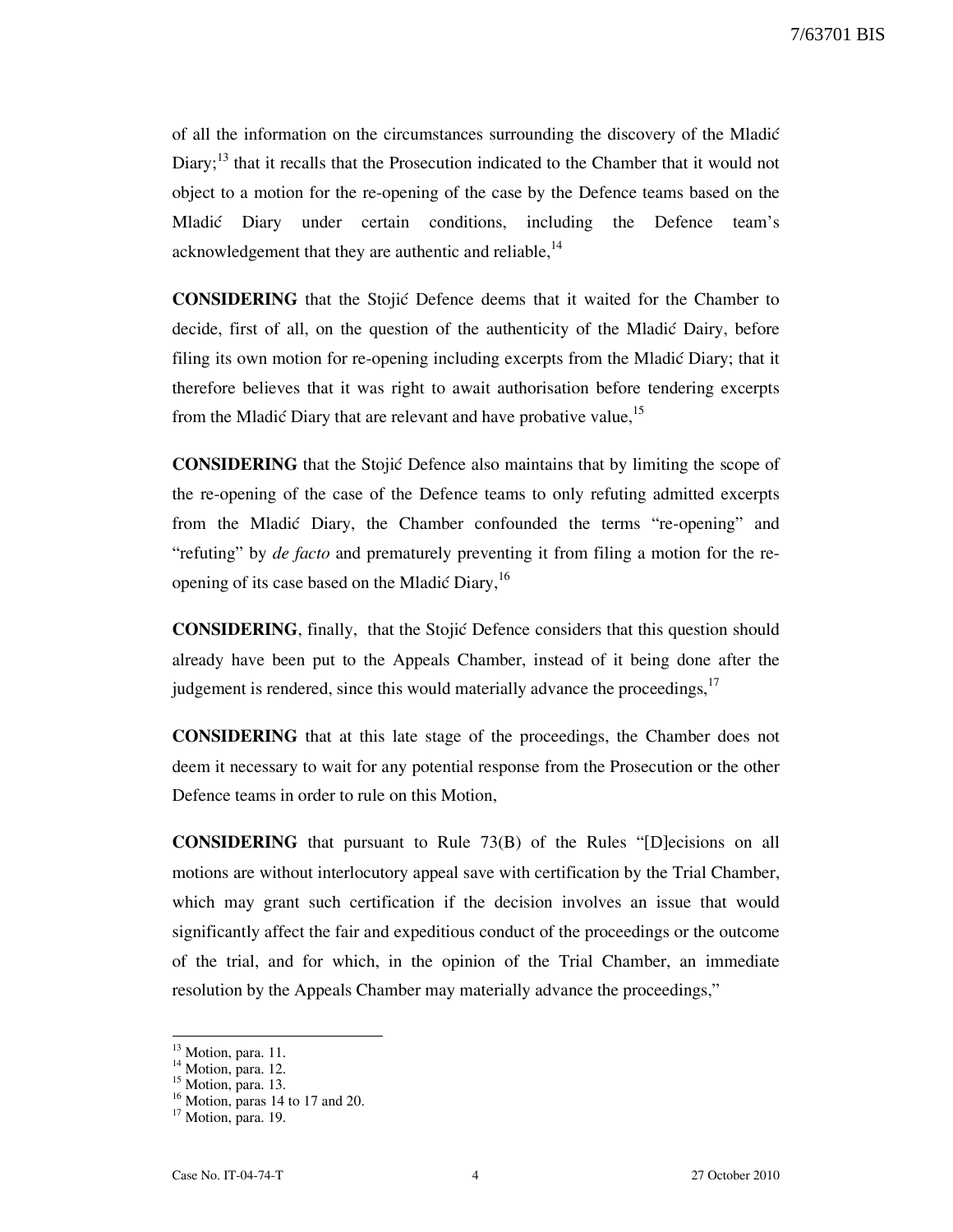6/63701 BIS

CONSIDERING, consequently, that certification to appeal is a discretionary power of the Chamber, which must, in any case, first verify that the two cumulative conditions set out in Rule 73(B) of the Rules are met in the particular case,  $18$ 

CONSIDERING that the Chamber recalls that in the Decision of 6 October 2010 it concluded, notably, that any potential requests for the re-opening of the case of the Defence teams, seeking to tender excerpts from the Mladić Diary, should be limited solely to refuting fresh evidence admitted in the Decision of  $6$  October 2010,<sup>19</sup>

CONSIDERING that the Chamber recalls that it had reached this conclusion stating that after the Mladić Diary was received on 11 June 2010, the Defence teams merely expressed their intention to request the re-opening of their case through notices, based on the Mladić Diary, should the Chamber decide to grant the Prosecution's motion for re-opening; $^{20}$  that having failed to present a motion for re-opening in due form based on the discovery of the Mladić Diary like the Prosecution, and with regard to case-law criteria in the matter of re-opening, such as "diligence", the Chamber deemed that the Defence teams had themselves *de facto* limited their possibility to request the reopening of their case based on the Mladić Diary to only the possibility of refuting fresh evidence admitted on behalf of the Prosecution,<sup>21</sup>

**CONSIDERING** that the Stojic Defence objects to the Chamber's conclusions that the Defence teams had not met the criterion of "due diligence" to be able to seek admission of excerpts from the Mladić Dairy as part of a potential general motion for the re-opening of their case; that in fact, according to the Stojić Defence, it had itself duly informed the Chamber of its intent to file such a motion in its Notice of 7 September 2010 and that it in good faith and legitimately awaited the Chamber's decision on the question of authenticity of the Mladić Diary before itself filing a motion for the re-opening of the case,  $2^2$ 

 $18$  The Prosecutor v. Pavle Strugar, Case No. IT-01-42-T, "Decision on Defence Motion for Certification", public,  $17 \text{ June } 2004$ , para. 2.

Decision of  $6$  October 2010, para.  $64$  and p. 29

 $20$  Decision of 6 October 2010, para. 64.

 $21$  Decision of 6 October 2010, para. 64.

 $22$  Motion, paras 7 to 13.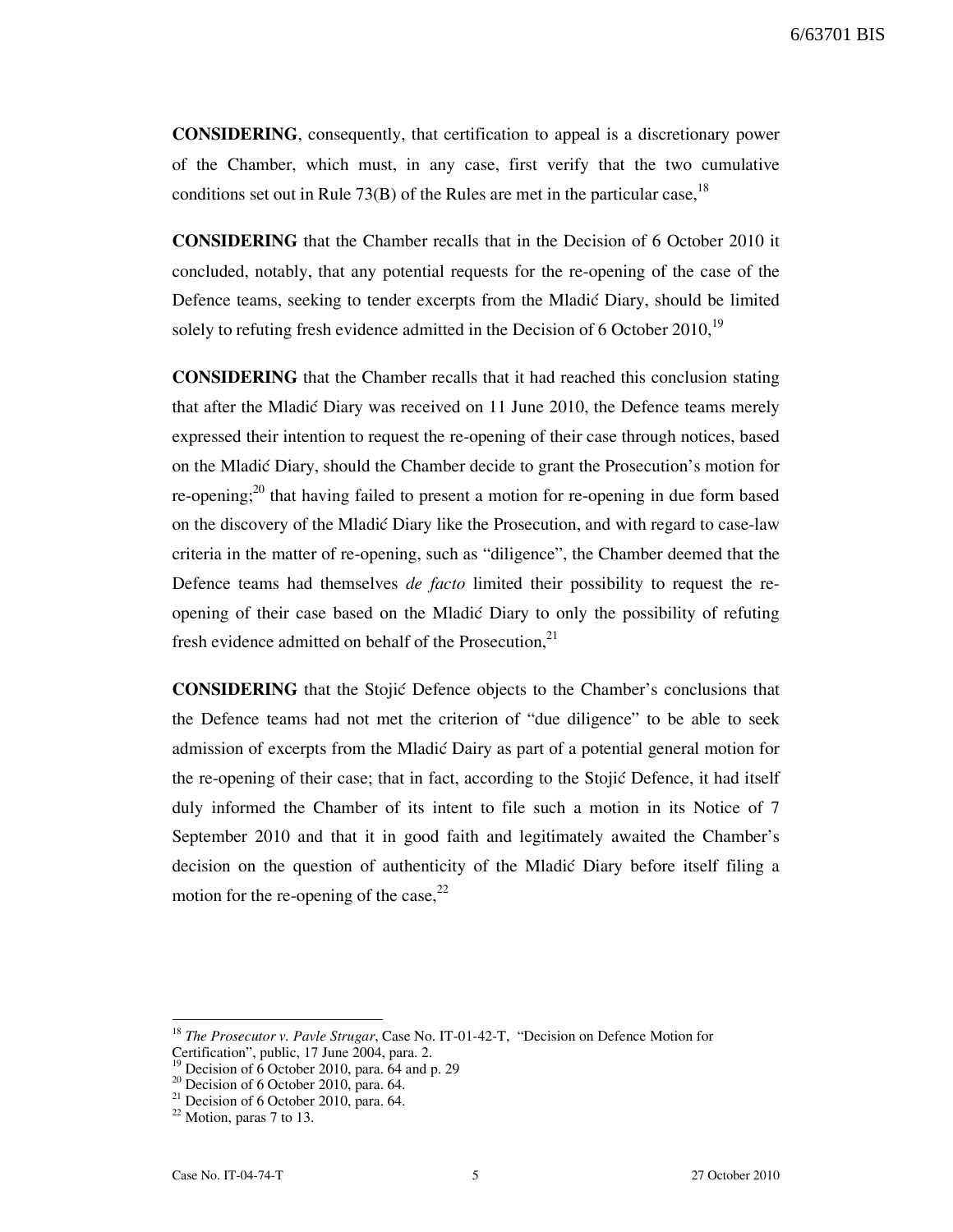CONSIDERING that the Chamber recalls once more that it is not seized of a question until a party files a formal motion; $^{23}$  that this was recalled several times notably in the Decisions of 3 June and 6 July  $2010<sup>24</sup>$  and in the Decision of 6 October  $2010.<sup>25</sup>$ 

CONSIDERING that the Chamber could not consider the Notice of 7 September 2010 as a motion and even less as a motion for the re-opening of the case able to meet the case-law criteria for reopening,  $2<sup>6</sup>$ 

CONSIDERING, moreover, that the Chamber cannot accept the Stojić Defence argument that, on the one hand, it was first waiting for the Chamber to rule on the authenticity of the Mladić Diary<sup>27</sup> and, on the other hand, that it conditioned its potential motion for re-opening on the potential admission of excerpts from the Mladić Diary sought by the Prosecution in its motion for re-opening, before being able to draft, if need be, its own motion for re-opening;<sup>28</sup> that the Chamber notes, in particular, that the Rules of Procedure in force before the Tribunal do not allow a Chamber to be seized of motions for re-opening to be drawn up on condition that a later event occurs; that it would have been enough for the Stojic Defence to specify in its potential motion for re-opening that it remained valid solely if the Chamber confirmed the authentic nature of the Mladić Diary,

CONSIDERING that the Chamber deems that it has not made an error by noting the lack of diligence on the part of the Stojić Defence, $29$  since it could have drawn up a motion for the re-opening of its case on time, based on the discovery of the Mladić Diary and following case-law criteria for the re-opening of a case, if that had been its intention, without conditioning its motion on the question of the authenticity of the Mladić Diary or on whether excerpts from the said Diary are admitted on behalf of the Prosecution,

 $\overline{\phantom{a}}$ 

 $2<sup>23</sup>$  Oral decision on the notices filed by the parties, 15 June 2009, French transcript, p. 41355.

<sup>&</sup>lt;sup>24</sup> "Order on Prosecution Motion to Suspend Deadline to File Its Request to Reply", public, 3 June 2010, p. 5; "Decision on the Prosecution Motion for Reconsideration or Certification to Appeal Concerning Ordonnance relative *à* la demande de l'accusation de suspendre le délai de dépôt de sa  $d$ emande de réplique", p. 10.

Decision of 6 October 2010, para. 64, footnote 145.

 $26$  Decision of 6 October 2010, para. 64.

 $27$  Motion, paras 11 to 13.

<sup>&</sup>lt;sup>28</sup> Motion, para. 2.

<sup>&</sup>lt;sup>29</sup> Decision, para. 64.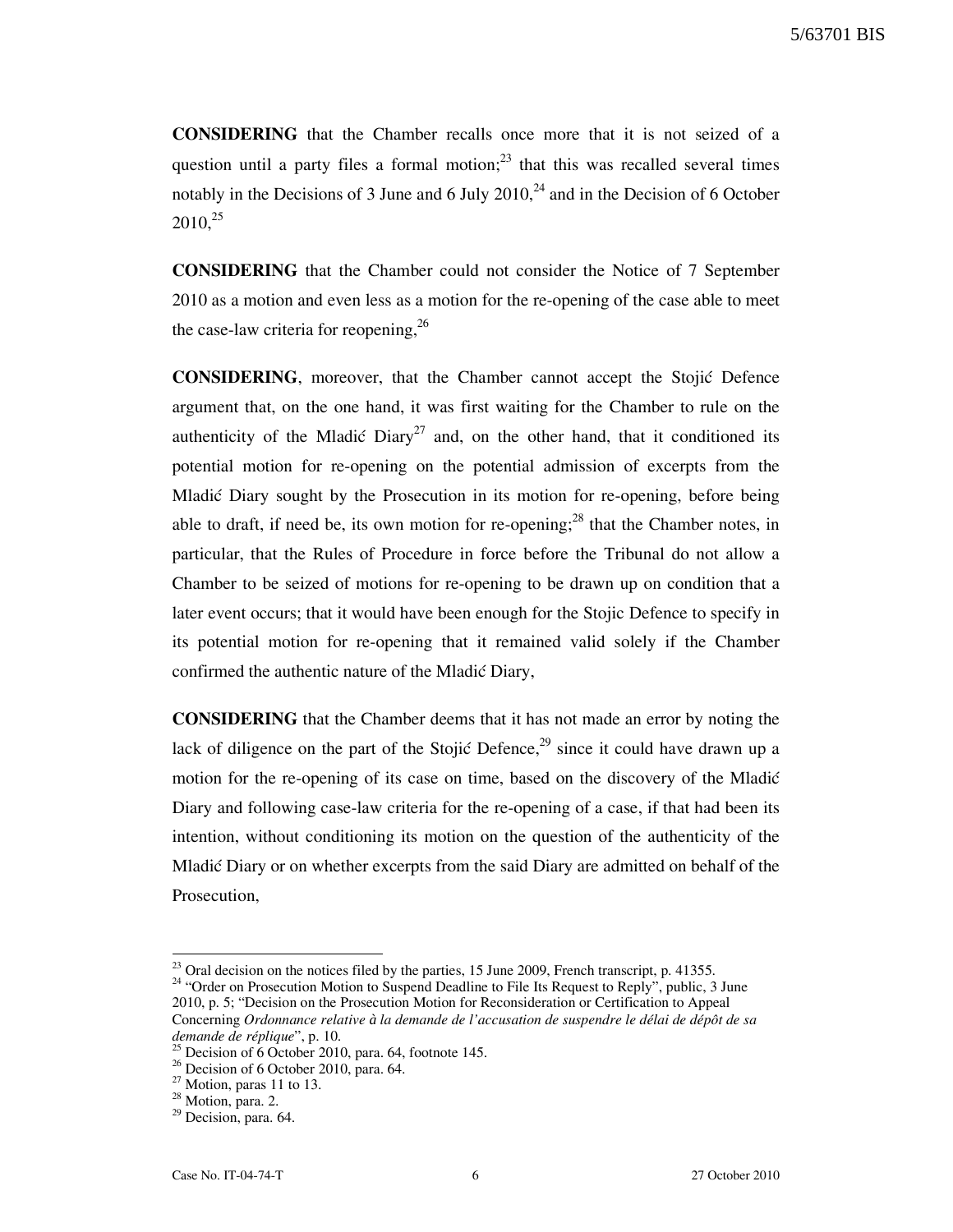CONSIDERING that, at the time of issuing the Decision of 6 October 2010 and despite the filing of the various notices, the Chamber could therefore do no other than find that none of the Defence teams had yet filed a motion for the re-opening of their case based on the discovery of the Mladic Diary and in accordance with case-law criteria applicable in this matter, and conclude that any potential motion for reopening based on the Mladić Diary could therefore only be limited to refuting the admitted fresh evidence. $30$ 

**CONSIDERING**, consequently, that the Chamber can only refute the Stojić Defence allegation that the Decision of 6 October 2010 violated the principle of equality of arms and placed the Prosecution at a significant advantage over the Stojić Defence,  $31$ because it was up to the Stojić Defence to file, it that was its intention, a general motion for the re-opening of its case based on the discovery of the Mladić Diary, like the Prosecution did, as soon as it found out about it, and that there was nothing to prevent it from proceeding in this way,

CONSIDEING, moreover, that with regard to the argument that by confounding the terms "re-opening" and "refuting" after admitting some excerpts from the Mladić Diary in the Decision of 6 October 2010, the Chamber had prematurely limited the possibility of the Stojić Defence drawing up a motion for the re-opening of its case,  $32$ the Chamber recalls that it rightly deemed that the Stojić Defence, like the other Defence teams, had lacked diligence by failing to draft a general motion for the reopening of its case based on the entire Mladić Diary as soon as possible; that the Chamber had reminded the Defence teams in the Decision of 6 October 2010 that they could not tender for admission excerpts from the Mladic Diary except for the purpose of refuting the evidence admitted by the Chamber, these excerpts therefore not losing their fresh nature in the motion for re-opening drafted by the Defence teams,

CONSIDERING that the Chamber recalls that the Appeals Chamber qualifies as "fresh evidence" not only evidence that was not in possession of a party at the conclusion of its case and which it could not obtain despite all its diligence by the close of its case (which was the case with the excerpts from the Mladić Diary

 $30$  Decision of 6 October 2010, para. 64 and p. 29.

 $31$  Motion, paras 6 and 18.

<sup>&</sup>lt;sup>32</sup> Motion, paras 14 to 16.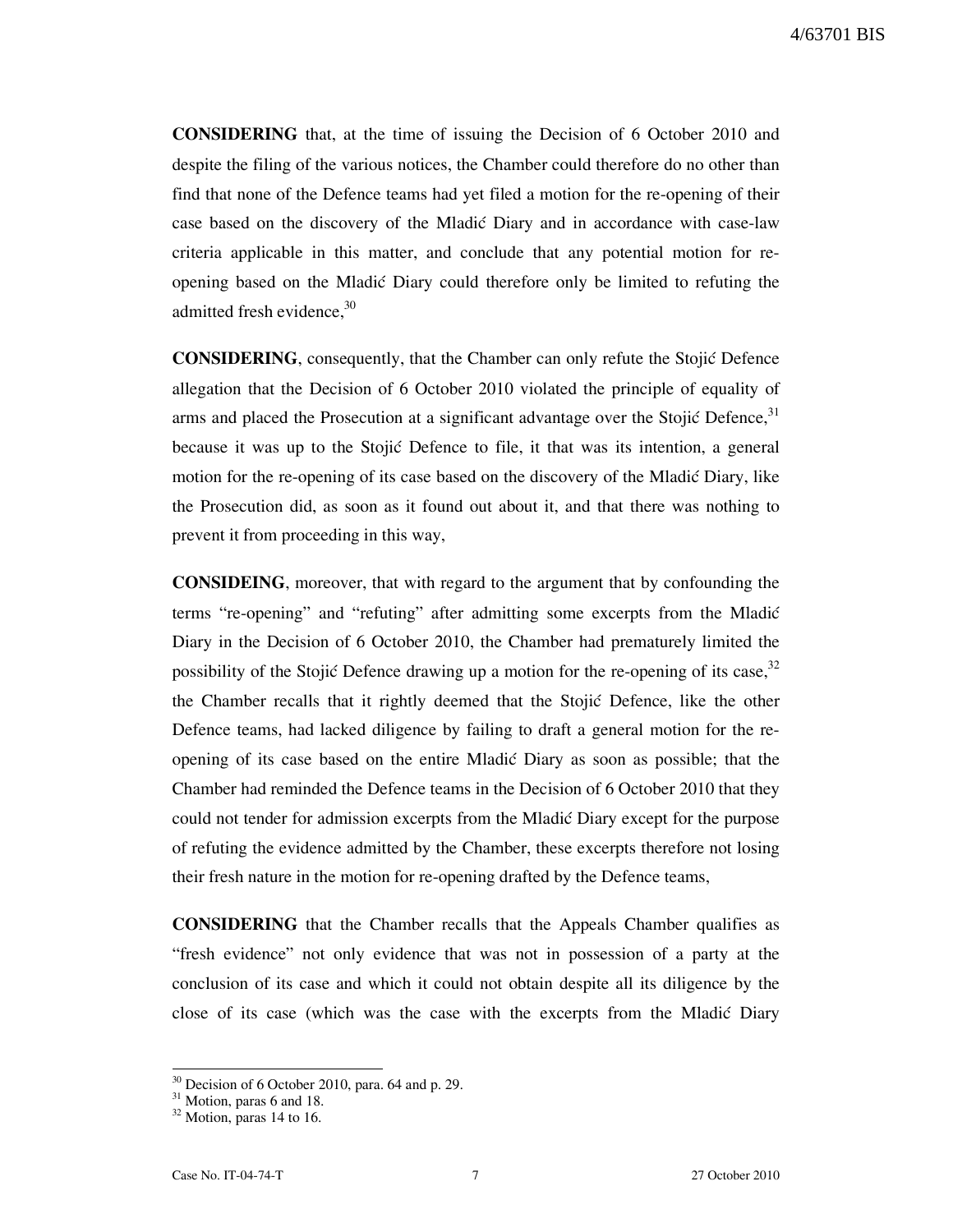tendered for admission by the Prosecution),  $33$  but equally, evidence it had in its possession, the importance of which was revealed only in the light of fresh evidence (which was also the case with three document for which the Prosecution sought admission as part of the re-opening of its case and which were in its possession during the presentation of its case  $(34)$ ,  $(35)$ 

CONSIDERING that the Chamber deems that with regard to any potential excerpts from the Mladić Diary that are not linked to what has been admitted as part of the reopening of the Prosecution case, these excerpts have lost their fresh nature when one takes into account the date when this Diary was discovered and the date when the Defence teams found out about it;<sup>36</sup> that, on the other hand, the excerpts having a link with what has been admitted in the Decision of 6 October 2010, have not in themselves lost their fresh nature to the extent that it is possible to consider that their importance became apparent in light of what was admitted on behalf of the Prosecution,

CONSIDERING that this statement also applies to exhibits, other than the excerpts from the Mladić Diary, which the Defence teams already have in their possession,  $3^{3}$ 

CONSIDERING that this possibility for the Defence teams to present new evidence in order to refute the excerpts from the Mladić Diary admitted in the Decision of 6 October 2010 is not exclusive to a motion for re-opening dealing with evidence that the Defence teams have just discovered and that meet the case-law requirements for a re-opening, 38

**CONSIDERING** that the Chamber is aware that in the *Milošević* Decision the Trial Chamber informed the Defence that it had the right to reply to evidence admitted in a motion for the re-opening of the Prosecution case<sup>39</sup> and that the Stojić Defence in the

<sup>&</sup>lt;sup>33</sup> Decision of 6 October 2010, para. 40.

<sup>&</sup>lt;sup>34</sup> Decision of 6 October 2010, para. 41.

<sup>&</sup>lt;sup>35</sup> Decision of 6 October 2010, para. 34, citing the *Čelebići* Appeals Judgement, paras 282 and 283.

<sup>&</sup>lt;sup>36</sup> Decision of 6 October 2010, para. 64.

 $37$  See in this respect the Decision of 6 October 2010, para. 34.

 $38$  See on this matter the Decision of 6 October 2010 and paras 31 to 33.

<sup>&</sup>lt;sup>39</sup> The Prosecutor v. Slobodan Milošević, IT-02-54-T, "Decision on Application for a Limited Re-Opening of the Bosnia and Kosovo Components of the Prosecution Case with Confidential Annex", public, 13 December 2005 ("Decision Milošević"), para. 35.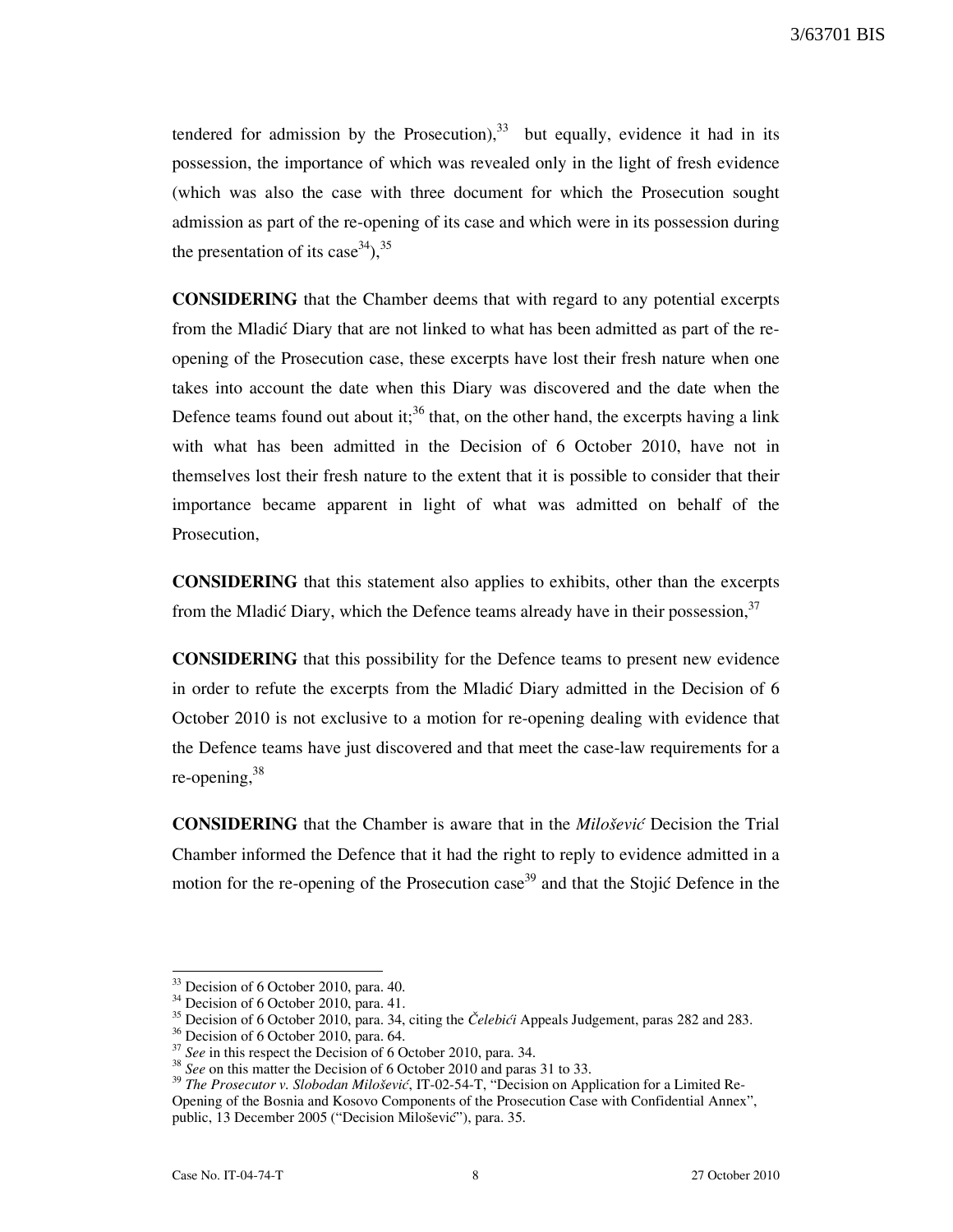2/63701 BIS

present case has relied on this decision to deem that it had the right not only to respond, but also to the re-opening of its case,  $40$ 

CONSIDERING that the Chamber deems that the "right to respond", which is no different to the one envisaged by the Chamber for the re-opening of the cases of the Defence teams, falls within the procedural context of Rule 85 of the Rules, which, after hearing the arguments of the Prosecution, allows those of the Defence teams to be heard,

CONSIDERING, consequently, that the Defence teams can put forward "fresh evidence" as part of a motion for re-opening in response to the re-opening of the Prosecution case and that the "fresh evidence" can come from the Mladić Diary, as long as it is directly linked to what was admitted on behalf of the Prosecution (otherwise it would not be of a "fresh" nature) or any other relevant and probative evidence whose importance was revealed in the light of fresh evidence tendered by the Prosecution. $41$ 

CONSIDERING that the Chamber, moreover, wishes to specify to the Defence teams that, if appropriate, they should supplement their motion by refuting the evidence tendered by the Prosecution in their motions for re-opening, in accordance with case-law criteria for re-opening,  $42$  and this within seven days of the time this Decision is issued,

CONSIDERING, finally, that in allowing the Defence teams to file their motion for refuting fresh evidence admitted in the Decision of 6 October 2010, stemming, if appropriate, from the Mladić Diary, $43$  the Chamber deems that the contested Decision does not affect either the fairness or the outcome of the trial,

CONSIDERING, consequently, that the Chamber is convinced of the reasonable nature of the said Decision and deems that the Stojić Defence has not shown that the aim of the Motion contains an issue that is likely to affect significantly the fairness

 $40$  Motion, paras 15 and 16.

<sup>&</sup>lt;sup>41</sup> Decision, para. 34.

 $42$  On this point the Defence teams should explain, if they wish to tender excerpts from the Mladić Diary, how the evidence that they wish to have admitted into evidence is evidence whose fresh nature came to light as a result of what was admitted as part of the re-opening of the Prosecution case.

 $43$  Decision, para. 64 and p. 29.